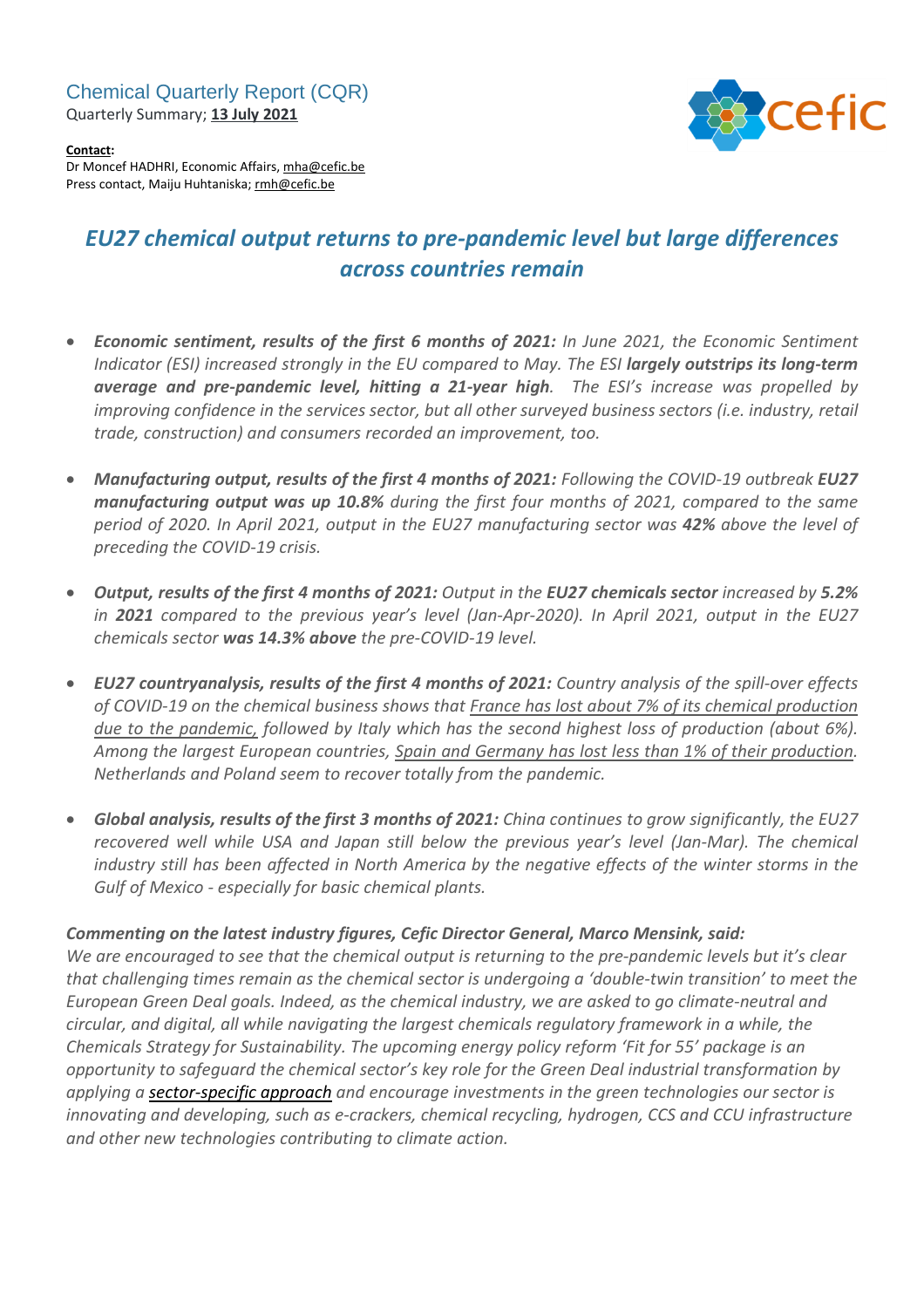# *Report*

#### *The EU ESI by far outstrips its long-term average and pre-pandemic level, hitting a 21-year high*

*According to EU Commission Business Survey, in June 2021, the Economic Sentiment Indicator (ESI) increased again strongly in the EU compared to May. The ESI largely outstrips its long-term average and pre-pandemic level, hitting a 21 year high.*

*EU Economic Sentiment Indicator (ESI)*



*In the EU, the ESI's increase was propelled by improving confidence in the services sector, but all other surveyed business sectors (i.e. industry, retail trade, construction) and consumers recorded an improvement, too.*

*At the country level, the ESI reached an all-time high in Germany (+5.0) and increased also in Italy (+2.1), the Netherlands (+1.9), France (+1.3) and Poland (+0.2). Of the six largest EU countries, only Spain saw a slight decline (-1.1).*

### *Chemical Industry confidence increased for the seventh month in a row*

*The chemical Industry confidence increased for the seventh month in a row, thanks to positive developments in its two main components: Managers' assessments of the current level of overall order books and the adequacy of the stocks of finished products*



#### *The level chemical stocks were considered scarcer than ever*



*Chemicalselling price expectations matched their highest reading on record*



*The chemical business selling price expectations continue to increase. This is in line with the overall economic sectors (i.e. industry, services, retail trade and construction). Expectations reached all-time highsin industry and retail trade and hit their highest level since January 1992 in construction.*

*In services, selling price expectations have recovered back to their January 2019 level.*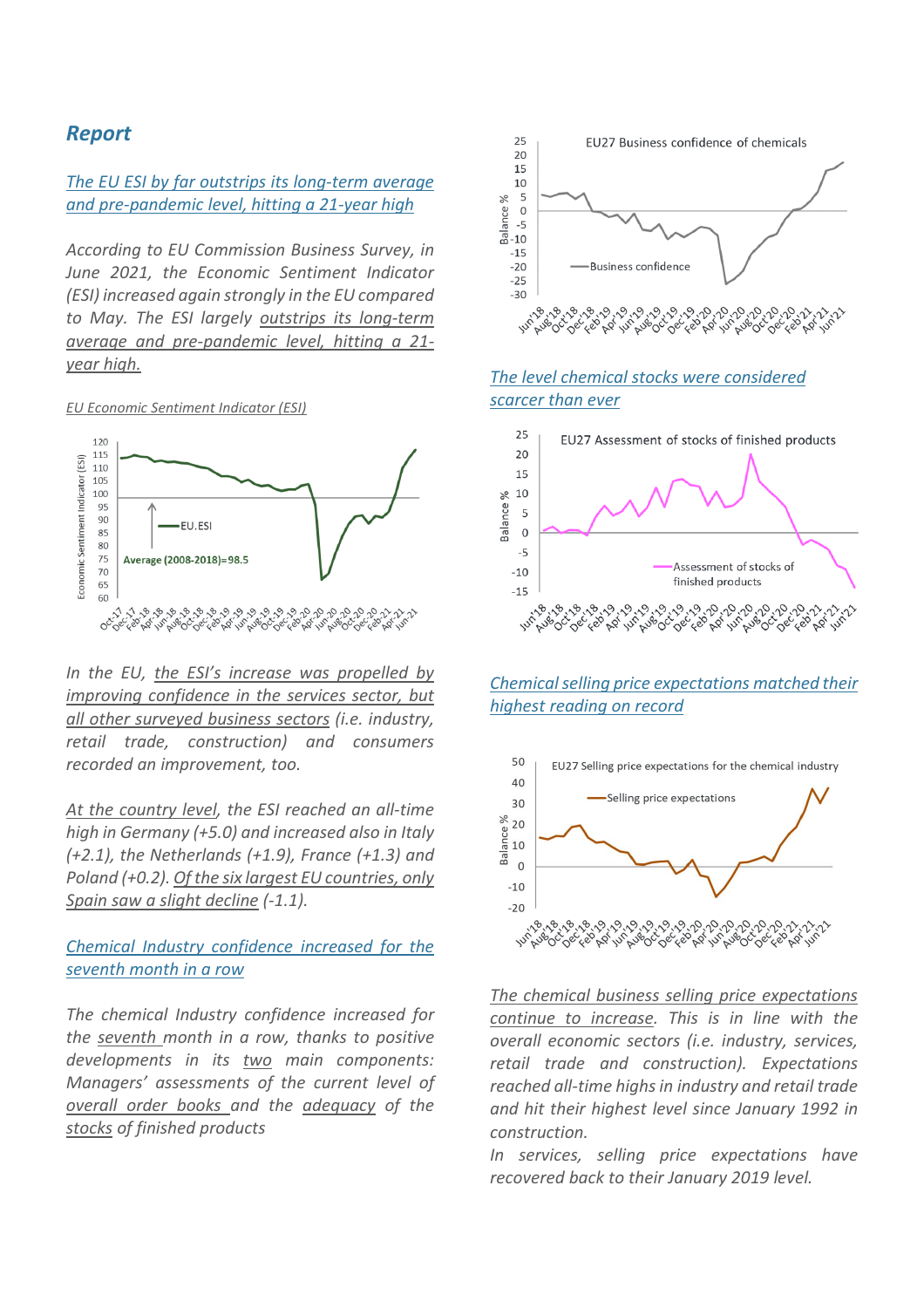# *Chemical Business climate still favourable than before*



*Production expectations for the months ahead approached the level of January 2018. Managers' appraisals of the business situation at present increased slightly and very close to the level of Dec-2017.*

#### *EU27 Manufacturing: Output 10.8% above pre-COVID-19 level*

*Output in the EU27 manufacturing sector increased by 10.8% in 2021 compared to the previous year's level (Jan-April-2020). In April 2021, output in the EU27 manufacturing sector was about 42% above the level of April of 2020. Output in April-2021 was at the same level as in March-2021*

#### *Output growth for EU27 key manufacturing sectors*

|                              | Production growth in % |         | $(2015=100)$ |          |         |
|------------------------------|------------------------|---------|--------------|----------|---------|
| EU27 output growth           |                        |         | Jan-Apr-     | Jan-Apr- | Jan-Apr |
| by sector                    | 2019                   | 2020    | 2020         | 2021     | (21/20) |
| Printing                     | $-3,0$                 | $-13,4$ | 81,3         | 81,0     | $-0,5$  |
| Food & beverage              | 1,5                    | $-3,0$  | 103.1        | 103,0    | $-0,1$  |
| <b>Pharmaceuticals</b>       | 10,2                   | 5,8     | 132,9        | 134,4    | 1,1     |
| Paper                        | $-1,5$                 | $-3,9$  | 99,9         | 102,0    | 2,1     |
| <b>Chemicals</b>             | $-1,0$                 | $-1,8$  | 98,8         | 103,9    | 5,2     |
| Machinery & equipmer         | $-1,2$                 | $-12,2$ | 94,7         | 105,6    | 11,5    |
| <b>Basic metals</b>          | $-4,9$                 | $-12,1$ | 86,8         | 97,5     | 12,3    |
| Textile                      | $-3,9$                 | $-11,0$ | 81,8         | 92,2     | 12,7    |
| Other non-metallic mil       | 0,0                    | $-5,0$  | 98,6         | 112,7    | 14,3    |
| Metal products               | $-1,9$                 | $-10,4$ | 93,8         | 108,1    | 15,2    |
| <b>Rubber &amp; plastics</b> | $-1,1$                 | $-7,5$  | 95,0         | 109,4    | 15,2    |
| <b>Electrical equipment</b>  | $-3,6$                 | $-5,5$  | 96,8         | 113,7    | 17,5    |
| <b>Furniture</b>             | $-0,7$                 | $-7,5$  | 86,8         | 107,1    | 23,4    |
| <b>Automotive</b>            | $-6,6$                 | $-21,4$ | 70,9         | 87,6     | 23,6    |
| <b>Electrical appliances</b> | $-1,9$                 | 0,1     | 98,1         | 125,9    | 28,4    |
| Manufacturing                | $-1,0$                 | $-8,2$  | 95,4         | 105,7    | 10,8    |
| Construction                 | 2,8                    | $-4,5$  | 102,1        | 110,2    | 7,9     |

*Sectoral data shows that the impact of the crisis varies between sectors, "automotive" and "Printing and reproduction of recorded media"* *being the most two sectors impacted by the crisis in 2020.*

#### *EU27 Chemicals Output; 5.2% above pre-COVID-19 level*

*Results of the first 4 months of 2021: Output in the EU27 chemicals sector increased by 5.2% in 2021 compared to the previous year's level (Jan-Apr-2020. In April 2021, output in the EU27 chemicals sector was 14.3% above the pre-COVID-19 level. Output in Aprl-21 was 0.3% below March-21.*



# *EU27 chemicals prices, 5.2% above pre-COVID-19 level*



*According to Oxford Economics Report, "Surging demand for chemical products combined with recent supply chain disruptions are contributing to capacity constraints with almost a quarter of European chemical firms reporting that a lack of equipment is limiting production (according to European Commission survey data). In fact, this is also reflected in the sharp rise in chemical prices in the eurozone and other key markets, such as the US."*